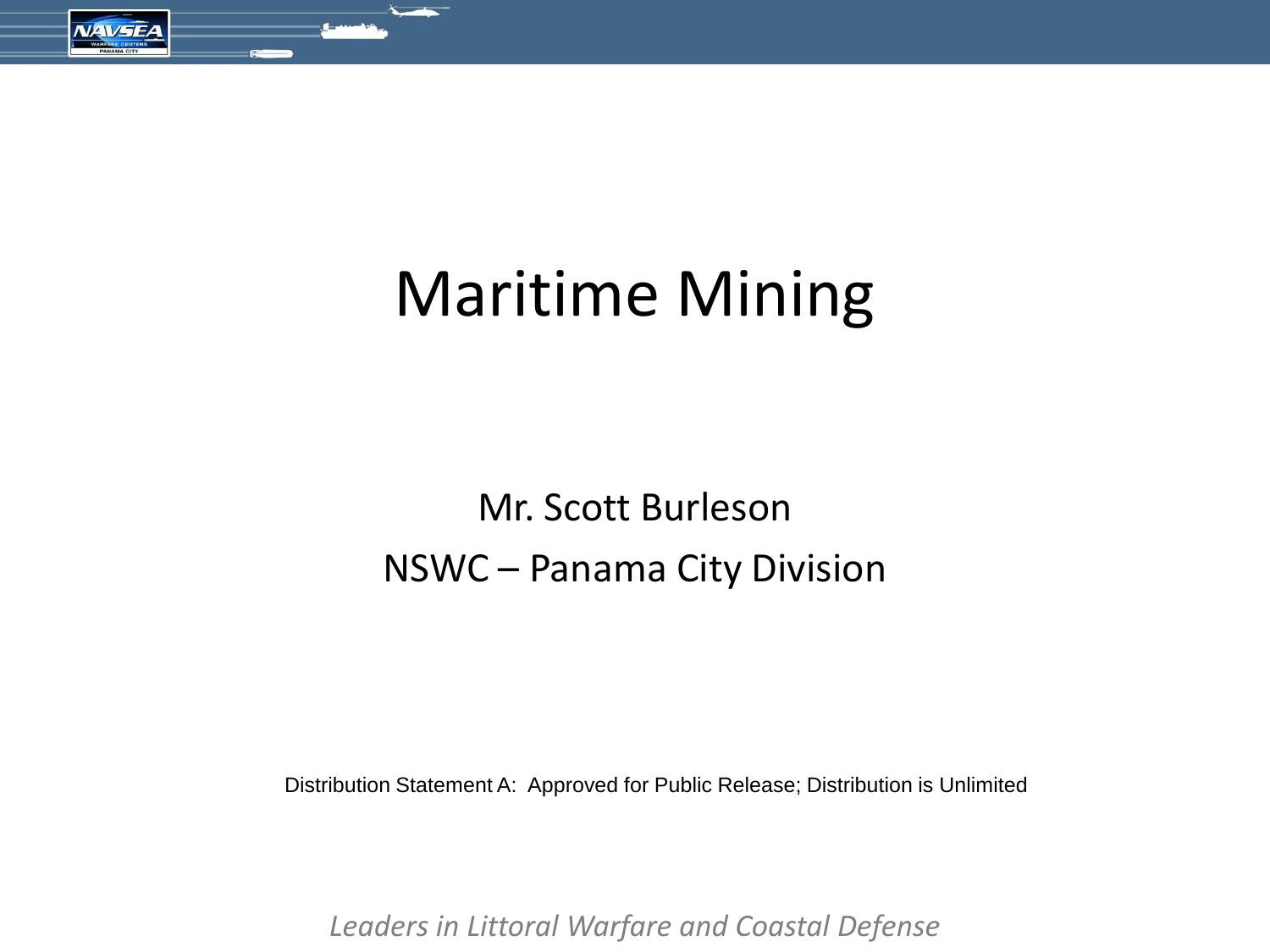## Mine Delivery Platforms

**NAVSEA** 

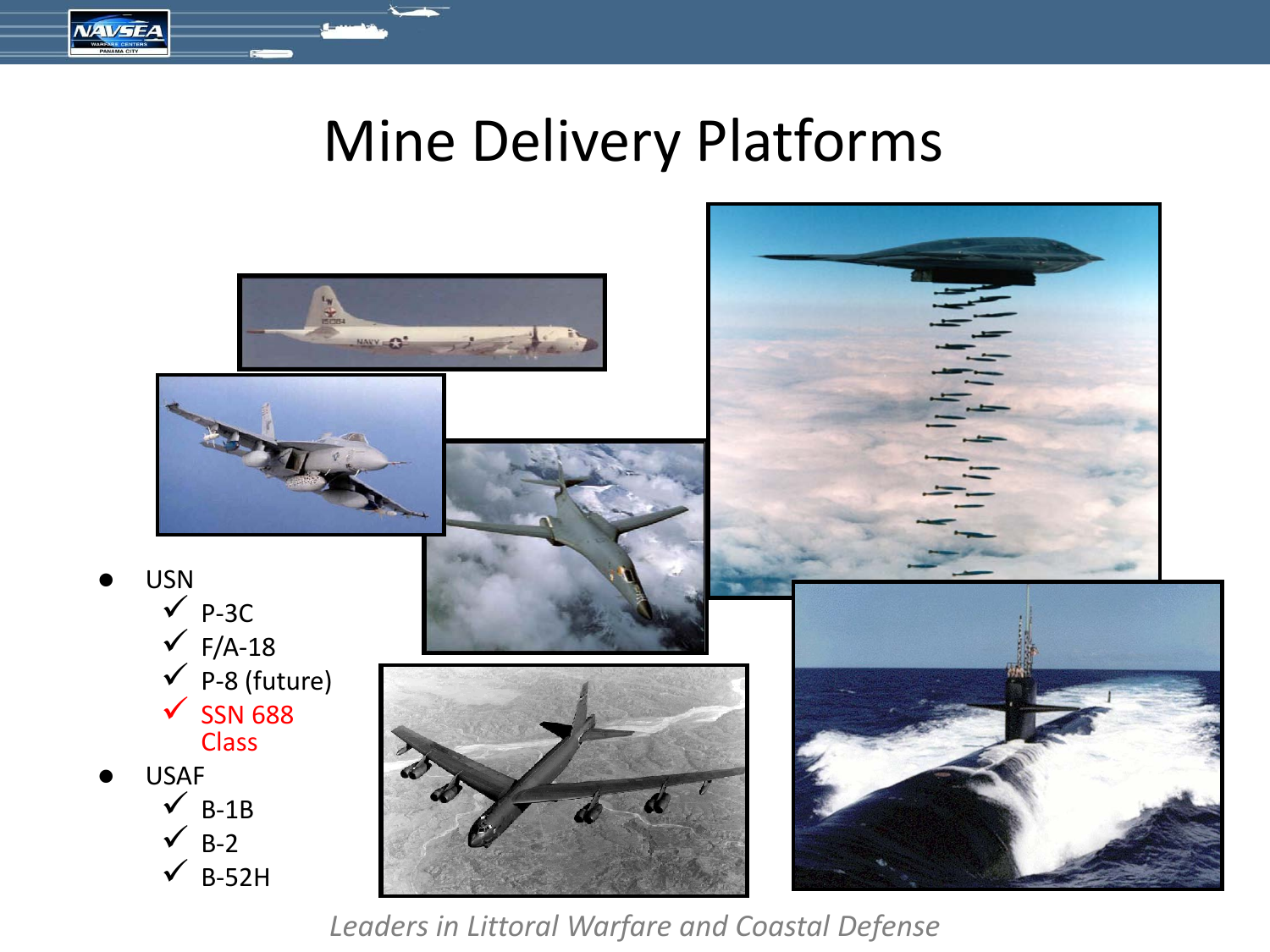## Quick-Strike Family



 $N$ AVSEA

Quickstrike Family of Mines



Target Detecting Device MK 71 MOD 0

## Characteristics & Status

- Magnetic, Seismic, Pressure Sensors
- MOD 3 (TDD MK 71)
	- Programmable
	- Modular
	- Pressure Sensor for all QS Mines

### Future

- Command and Control
- Target Processing Algorithms
	- Fast, Low-Signature Surface Targets
	- Slow, Low-Signature Subsurface Targets
- Delivery
	- Stand-off Air Delivery
	- Clandestine

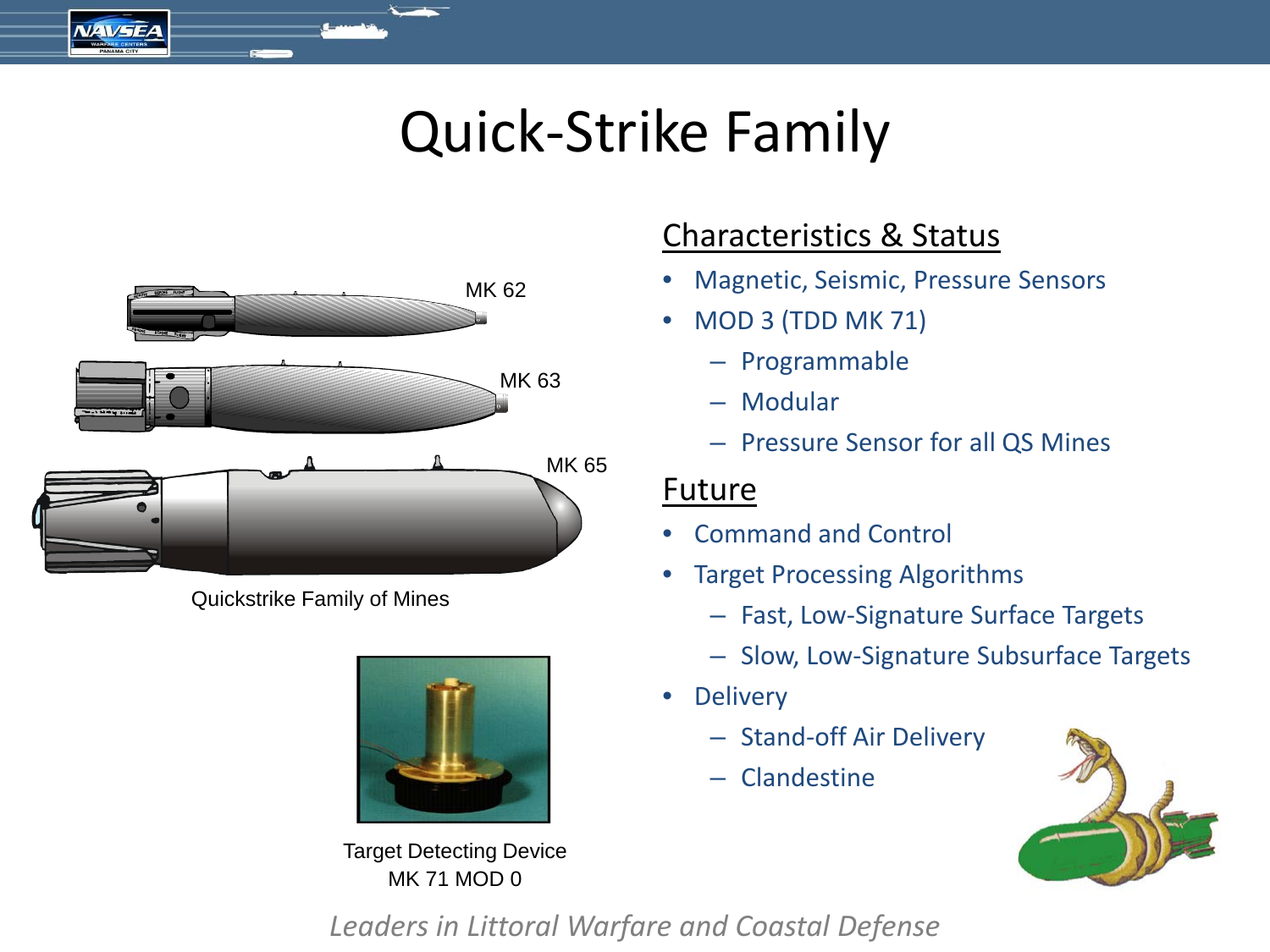## Mine Assembly Units

**NAVSEA** 

## *Global Support*

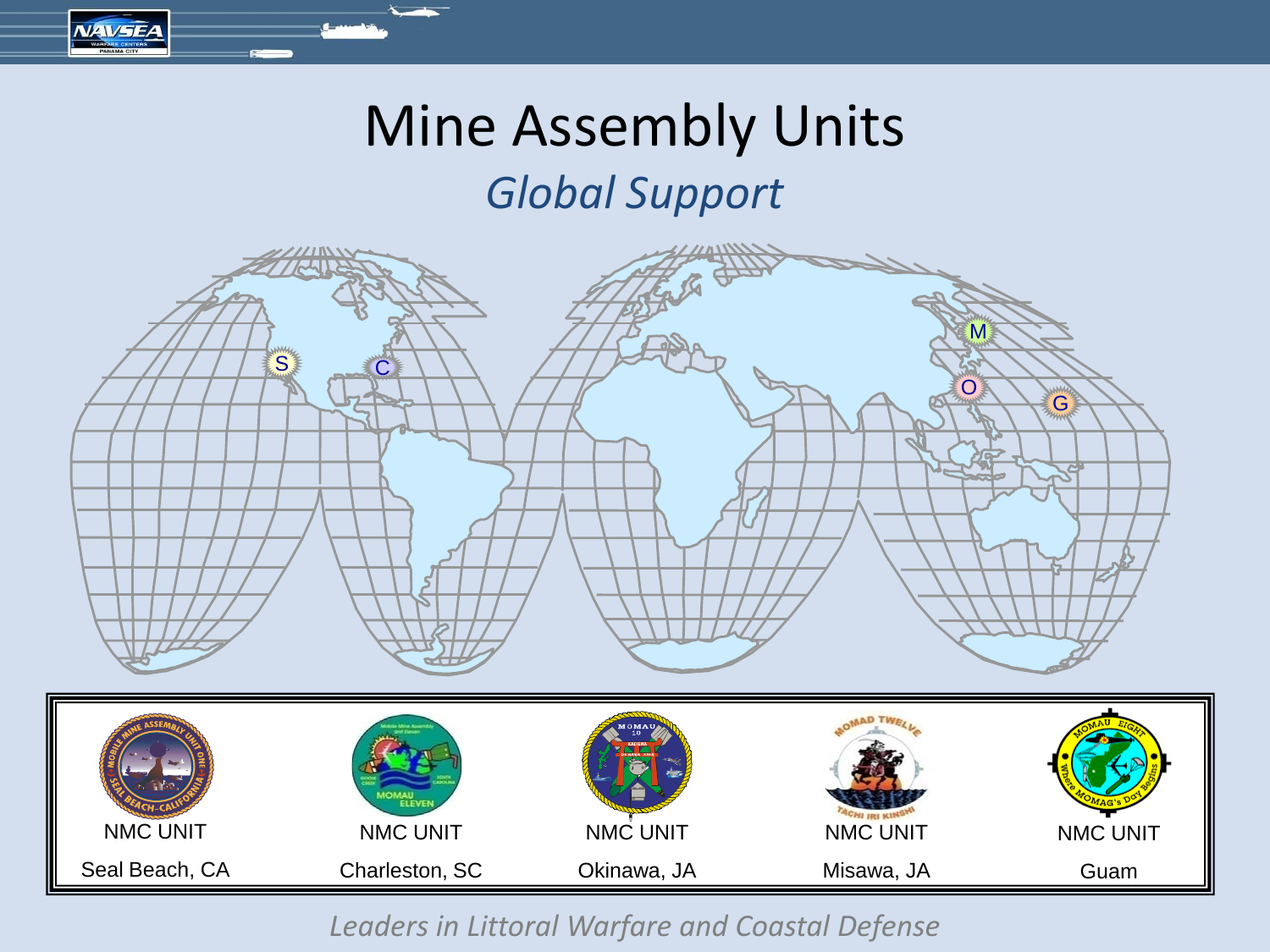# Value of Sea Mining

- Low-cost Battle-Space Shaping and Force Protection
	- Keep the enemy where you want him
	- Force the enemy into areas he doesn't want to go
	- Keep the enemy out of areas he would like to go
	- Disrupt an enemy's battle plan
	- Attrite enemy forces
- Diplomatic and Military Leverage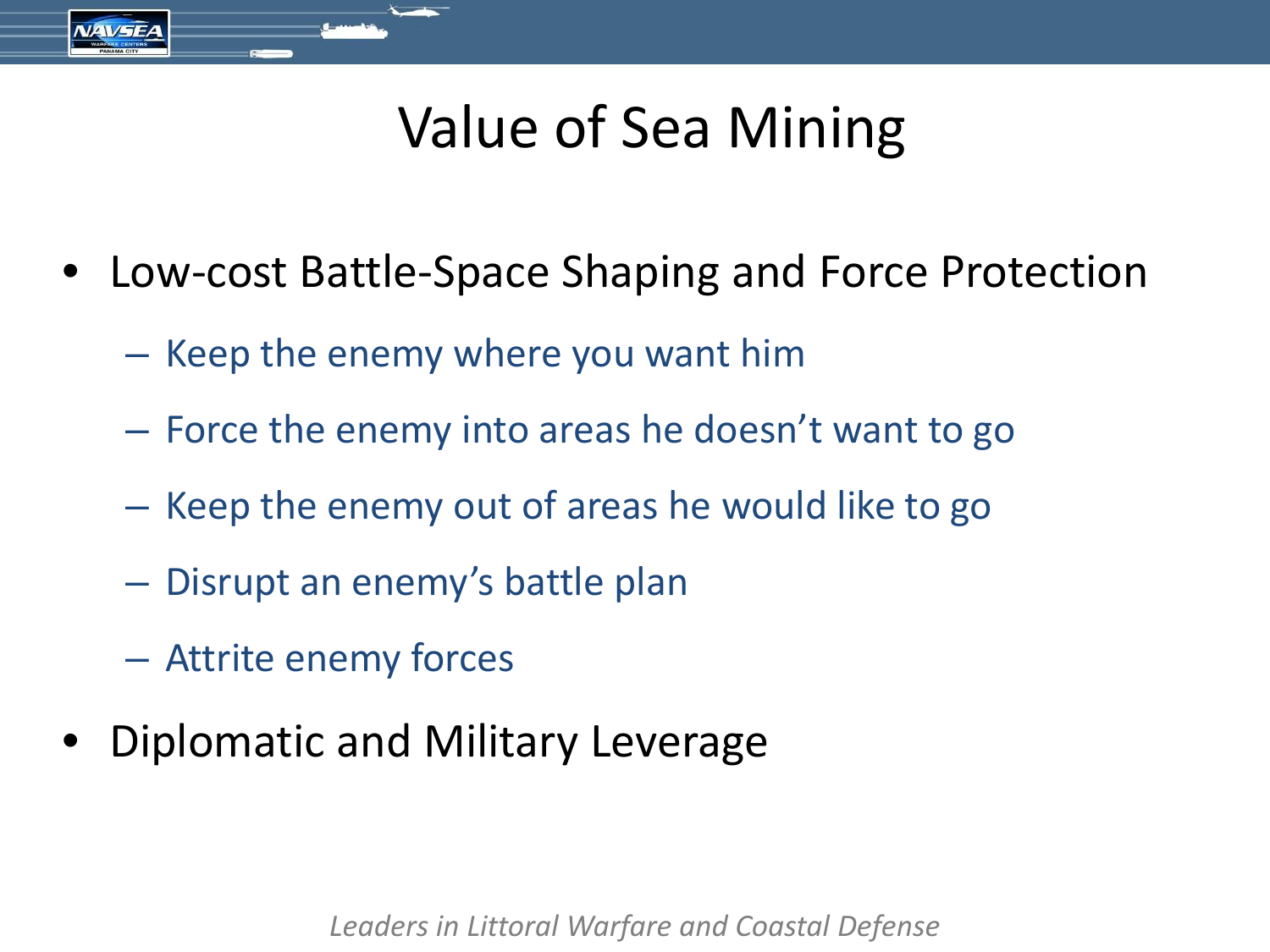# Operational Limitations

- Delivery Options Capability, Capacity, Risk
- Target Discrimination Enemy, Friendly and Neutral Targets
- Friendly Force Area Maneuver Impact
- Command and Control  $(C^2)$
- Dynamic/Flexible Re-tasking or Recoverability
- Immobile weapon Stationary minefields can be circumnavigated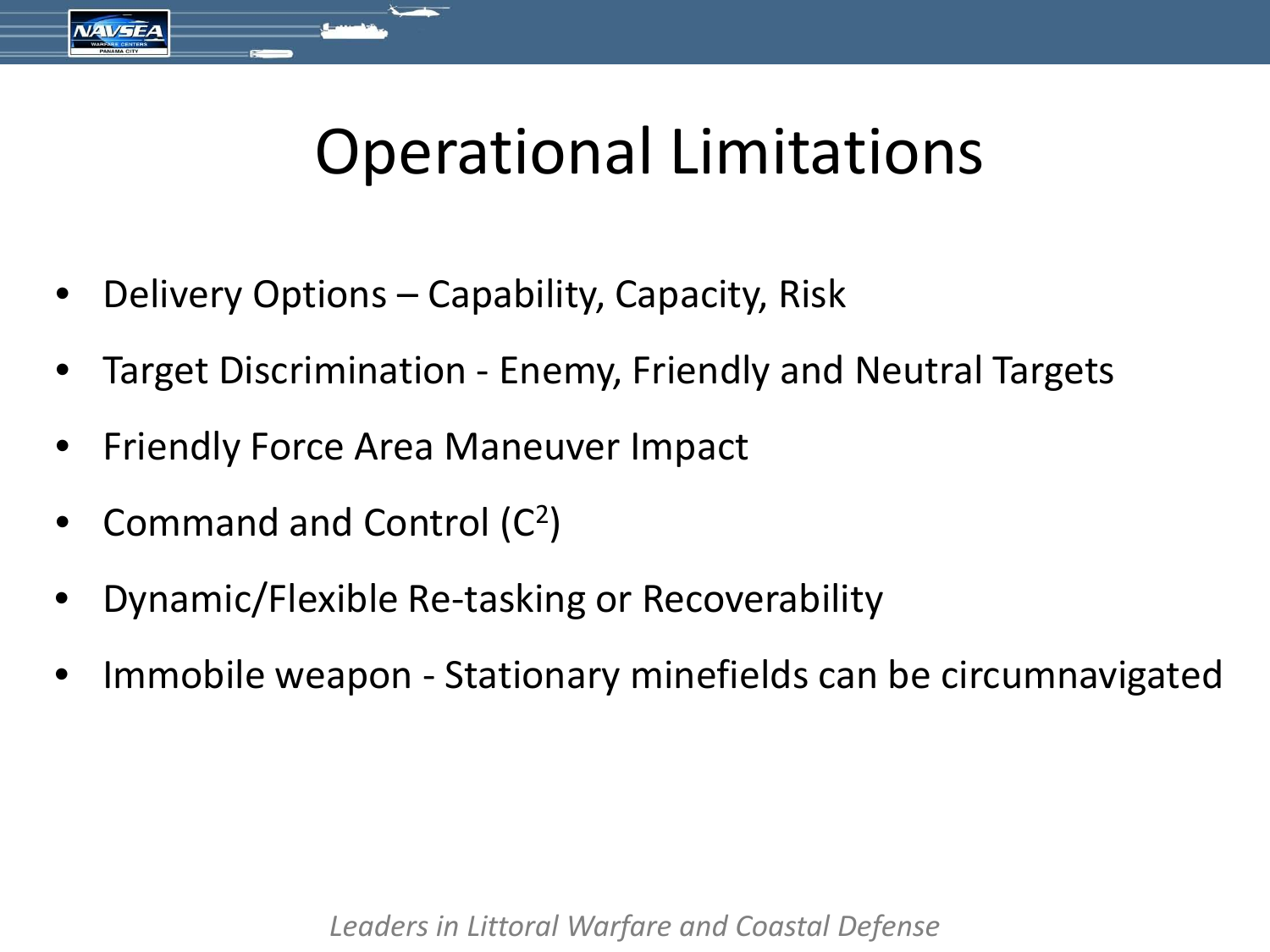

#### Traditional Mining (strategic, autonomous, overt)





Quickstrike SLMM (through FY12)



#### Transformational AUWS (tactical, controlled, clandestine)



LDUUV w/Sensors & Weapons

Three Products:

- Tactical Positioning & Fire Control
- Remote Command & Control
- 



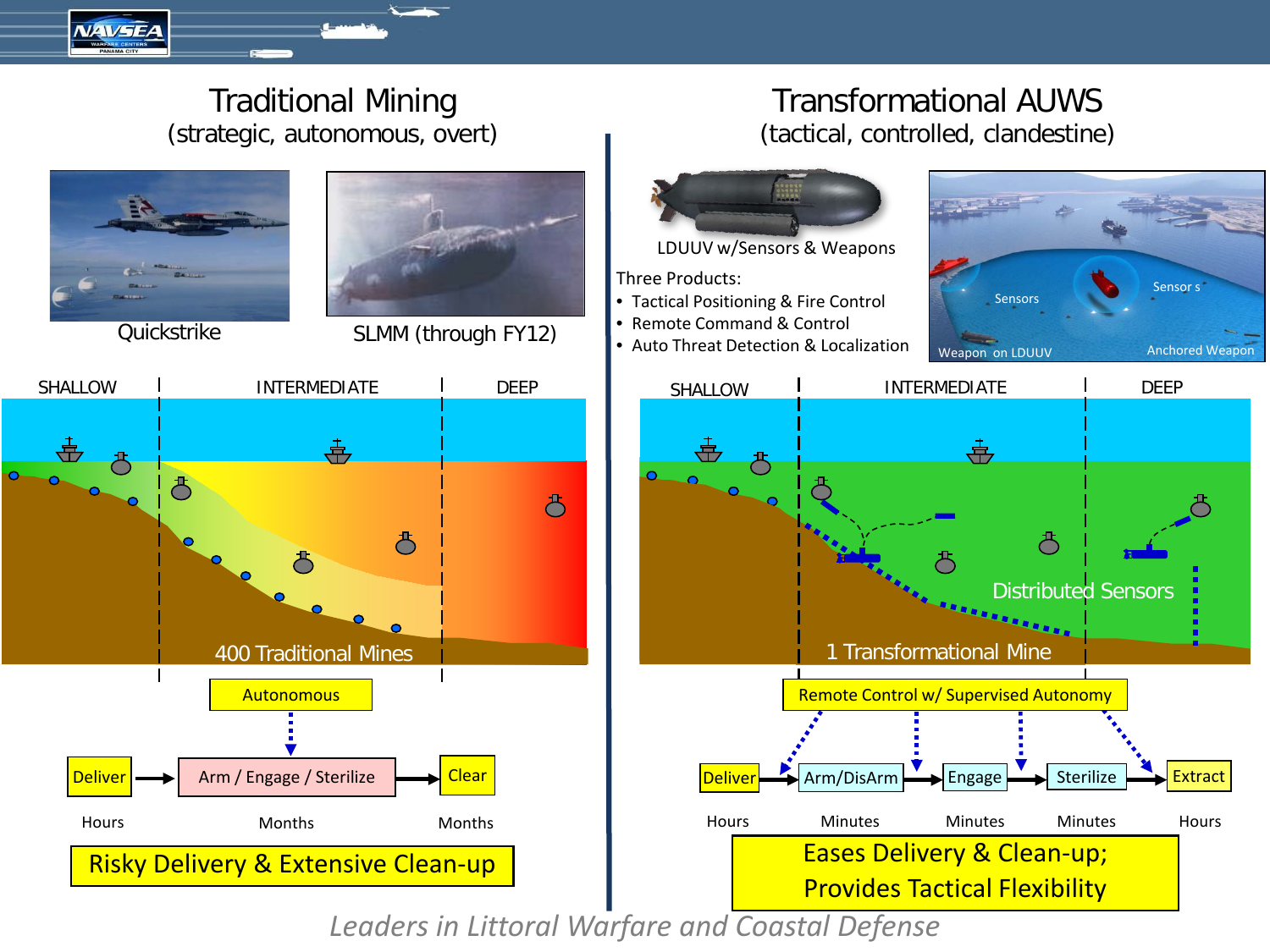

**NAVSEA** 

*'The Parts Make The WHOLE'*